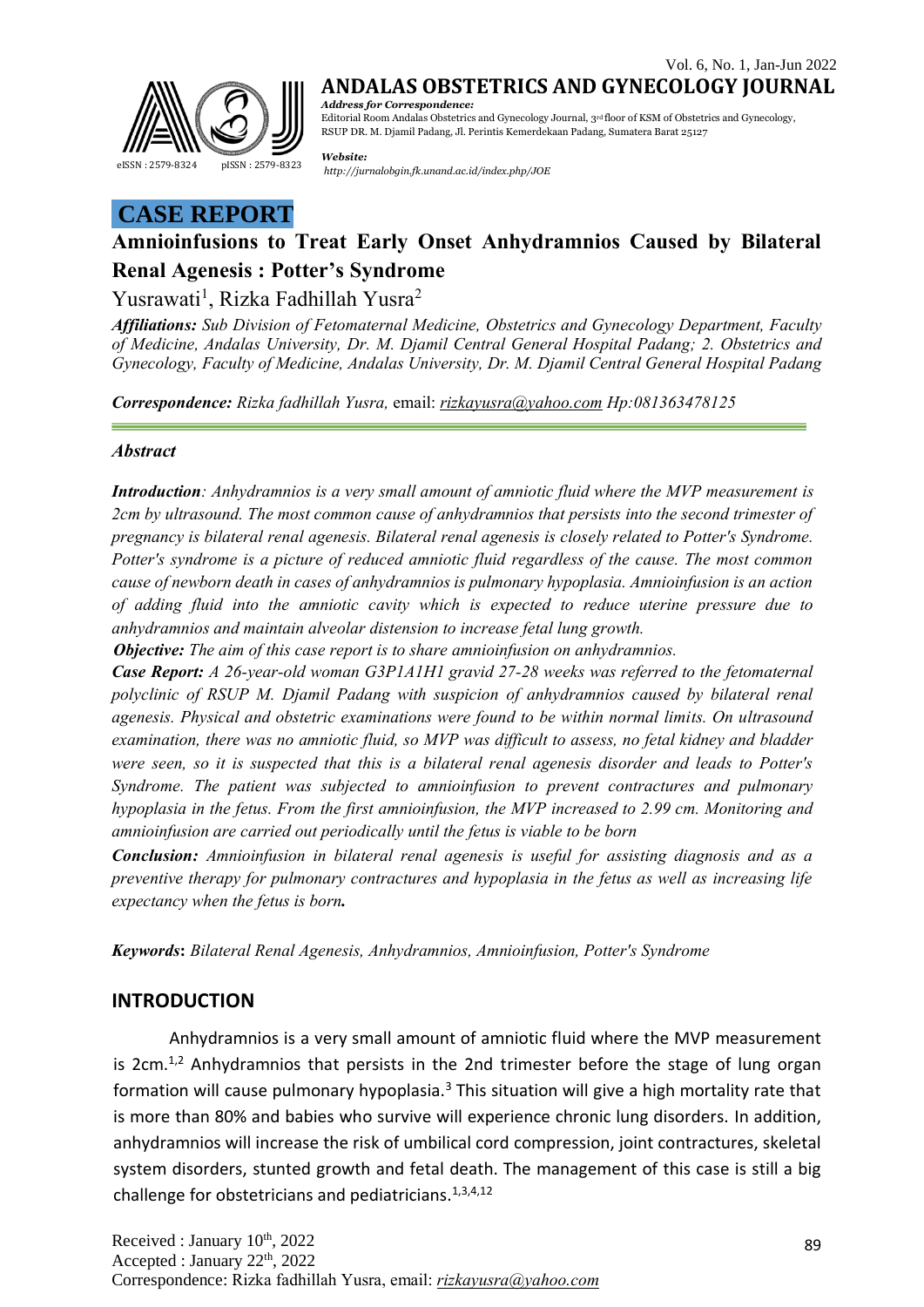#### Vol. 6, No. 1, Jan-Jun 2022 **ANDALAS OBSTETRICS AND GYNECOLOGY JOURNAL**



*Address for Correspondence:* Editorial Room Andalas Obstetrics and Gynecology Journal, 3rd floor of KSM of Obstetrics and Gynecology, RSUP DR. M. Djamil Padang, Jl. Perintis Kemerdekaan Padang, Sumatera Barat 25127

*Website:*

*<http://jurnalobgin.fk.unand.ac.id/index.php/JOE>* eISSN : 2579-8324 pISSN : 2579-8323

The condition of anhydramnios and the inability to visualize the kidneys and bladder that are difficult to identify after several examinations are characteristic of bilateral renal agenesis. This condition occurs in 0.1 to 0.3 per 1000 births. The condition of prolonged anhydramnios will cause uterine compression on the fetus, causing deformity of the fetal limbs, contractures of the head, face and pulmonary hypoplasia. This condition is known as Potter's Syndrome or Potter Sequence.<sup>5,13</sup>

Amnioinfusion is a prenatal action in the form of adding fluid into the amniotic cavity which is expected to restore intra uterine physiological conditions. Amnioinfusion is both diagnostic and therapeutic. Amnioinfusion can be performed antepartum or intrapartum. Diagnostic amnioinfusion is performed antepartum with the aim of improving sonographic assessment in the interest of prenatal diagnosis. While therapeutic amnioinfusion aims to improve the quality of life and biophysics of the fetus.  $6,14$ 

Based on the explanation above, this case report aims to evaluate the current management efforts for cases of anhydramnios with bilateral renal agenesis; in the case of a suspected Potter's Syndrome

### **CASE REPORT**

A 26-year-old multiparous woman G3P1A1H1 gravid 27-28 weeks was referred to the fetomaternal polyclinic M.Djamil Hospital Padang with suspicion of anhydramnios caused by bilateral renal agenesis. The patient did not have certain complaints such as bleeding or discharge from the vagina, abdominal pain, shortness of breath, or other complaints. Fetal movements have been felt. The patient admitted that he did not take any drugs other than pregnancy vitamins, did not smoke or consume alcohol and herbs. The patient had no history of using any contraception. The patient had no history of previous illness, allergies or previous surgery. Regular control patients went to the midwife 5 times, from 2,3,4,5 and 6 months of gestation, 4x controls to Sp.OG and 3,4,5 and 6 gestational ages. At 4 months of gestation it was known that the amniotic fluid was slightly , at 6 months of gestation the patient was referred to a fetomaternal consultant. This is the 3rd pregnancy, the first child was born at term spontaneously at the midwife, and the second pregnancy miscarried at 2 months of gestation.

On physical examination, he was aware of compost mentis, with blood pressure 110/70 mmHg, pulse rate 84 times/minute, respiratory rate 20 breaths/minute, temperature 36.8o C, weight 53 kg and height 157 cm. General status within normal limits. In obstetrical status, the uterine fundus was found to be at the level of the navel, with a fetal heart rate of 154 beats/minute.

On ultrasound examination, it was found that a single live fetus was located right dorsoinferior latitude, fetal heartbeat (+), fetal movement was limited, with an estimated gestational age of 27 weeks, estimated fetal weight was 1021 grams, SDP was difficult to assess, renal and bladder images were not found. From the results of the ultrasound examination, it was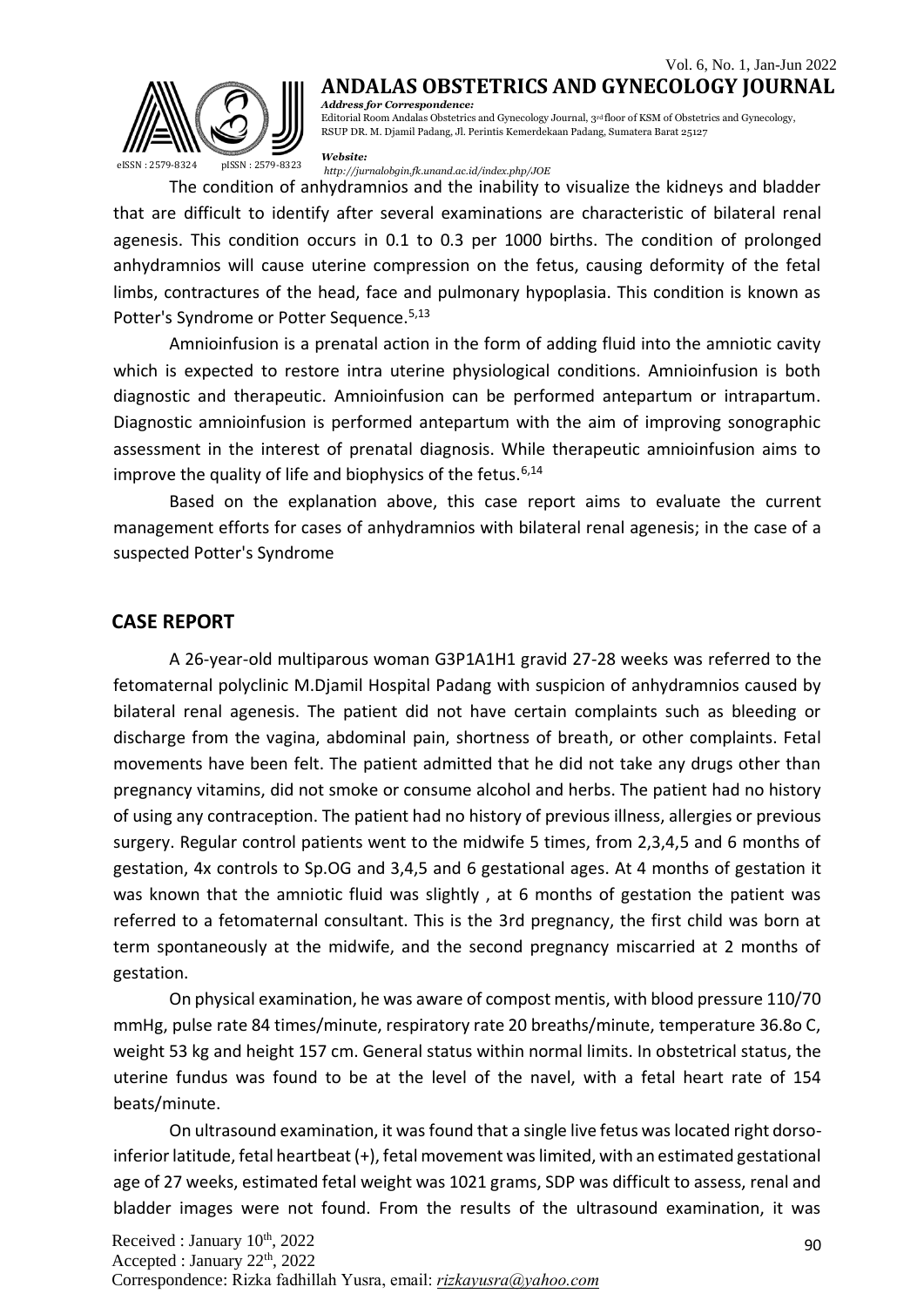

## **ANDALAS OBSTETRICS AND GYNECOLOGY JOURNAL**

*Address for Correspondence:* Editorial Room Andalas Obstetrics and Gynecology Journal, 3rd floor of KSM of Obstetrics and Gynecology, RSUP DR. M. Djamil Padang, Jl. Perintis Kemerdekaan Padang, Sumatera Barat 25127

*Website:*

*<http://jurnalobgin.fk.unand.ac.id/index.php/JOE>* eISSN : 2579-8324 pISSN : 2579-8323

suspected that there was bilateral renal agenesis in the fetus leading to Potter's syndrome (Figure 1).



Figure 1: Ultrasound before amnioinfusion, SDP is difficult to assess, no kidney and bladder images are found (Black arrow: where the kidney should be, Red arrow: where the bladder should be)

Nine days later, a transabdominal amnioinfusion was performed on the patient. Prior to the amnioinfusion, the mother and husband were asked to give consent and were given an explanation regarding the procedure, risks to the mother, fetus and uncertainty about the success of the amnioinfusion. Medical risks associated with amnioinfusion include the risk of injury to the fetus, intrauterine fetal death, PROM, preterm labor, placental abruption, chorioamnionitis, and uterine rupture.

Amnioinfusion was carried out at the fetomaternal polyclinic of M. Djamil Hospital Padang, normal saline 0.9% NaCl was inserted using a spinocaine fr 23 needle. Amnioinfusion was performed using transabdominal ultrasound guidance, then the needle was inserted into the uterine part where there was no placenta and the fetus was inserted. Normal saline fluid as much as 150 ml (Figure 2) and re-evaluation after the procedure, from the results of ultrasound after the procedure, the SDP increased to 2.99 cm (Figure 2C).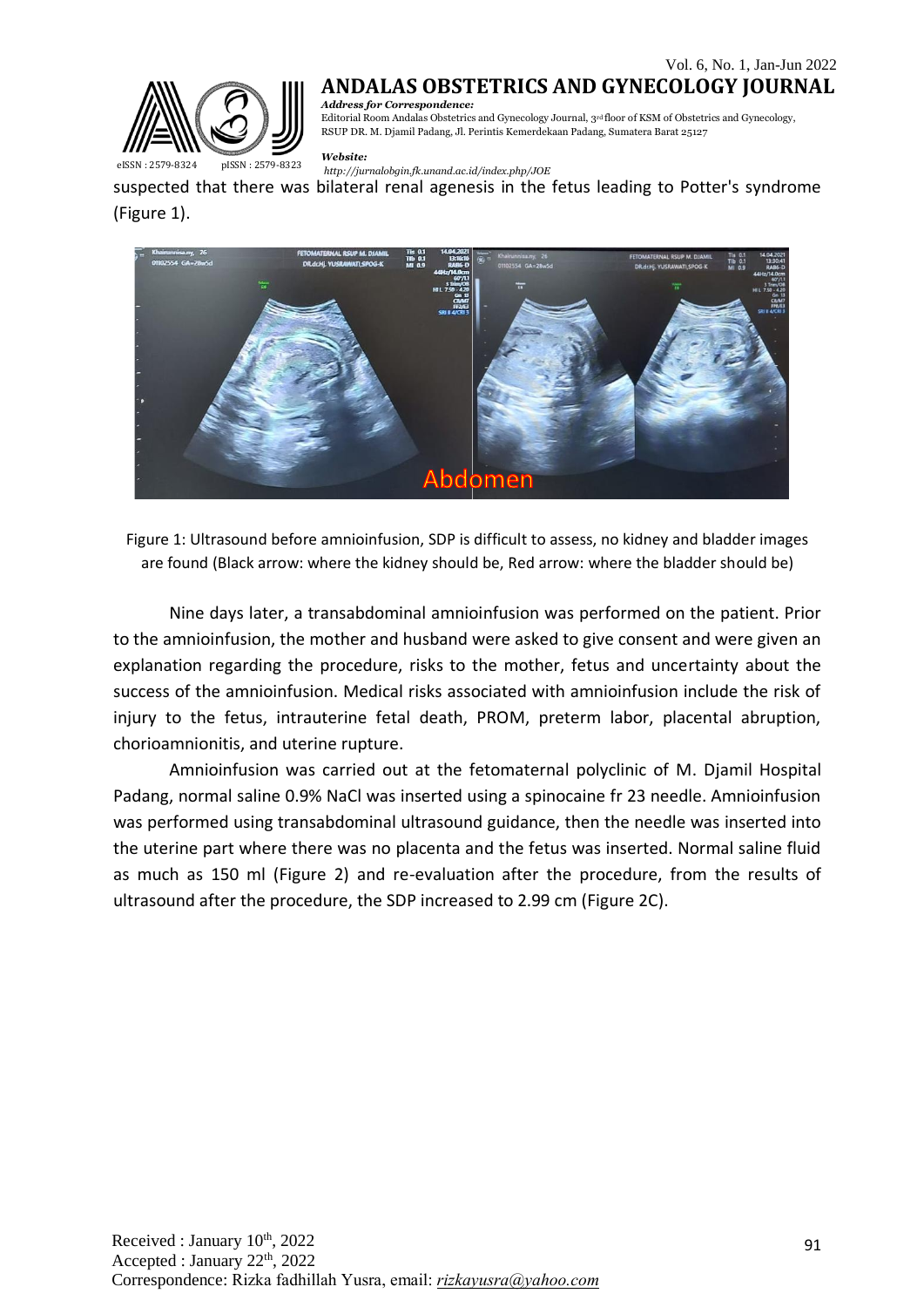

# **ANDALAS OBSTETRICS AND GYNECOLOGY JOURNAL**

*Address for Correspondence:* Editorial Room Andalas Obstetrics and Gynecology Journal, 3rd floor of KSM of Obstetrics and Gynecology, RSUP DR. M. Djamil Padang, Jl. Perintis Kemerdekaan Padang, Sumatera Barat 25127

#### *Website:*

*<http://jurnalobgin.fk.unand.ac.id/index.php/JOE>* eISSN : 2579-8324 pISSN : 2579-8323



Figure 2: A; an ultrasound evaluation was performed and searched for access to the uterus for amnioinfusion, namely the part of the uterus that was free from the placenta and the fetal part, B; After the location is obtained (A), entry with spinocaine Fr 23 into the amniotic cavity with ultrasound and Doppler guidance (yellow arrow), C; spinocaine fr 23 into the amniotic cavity D; seen 0.9% NaCl fluid flowing into the uterine cavity through the spinocaine needle fr 23 with transabdominal ultrasound guidance (red arrow)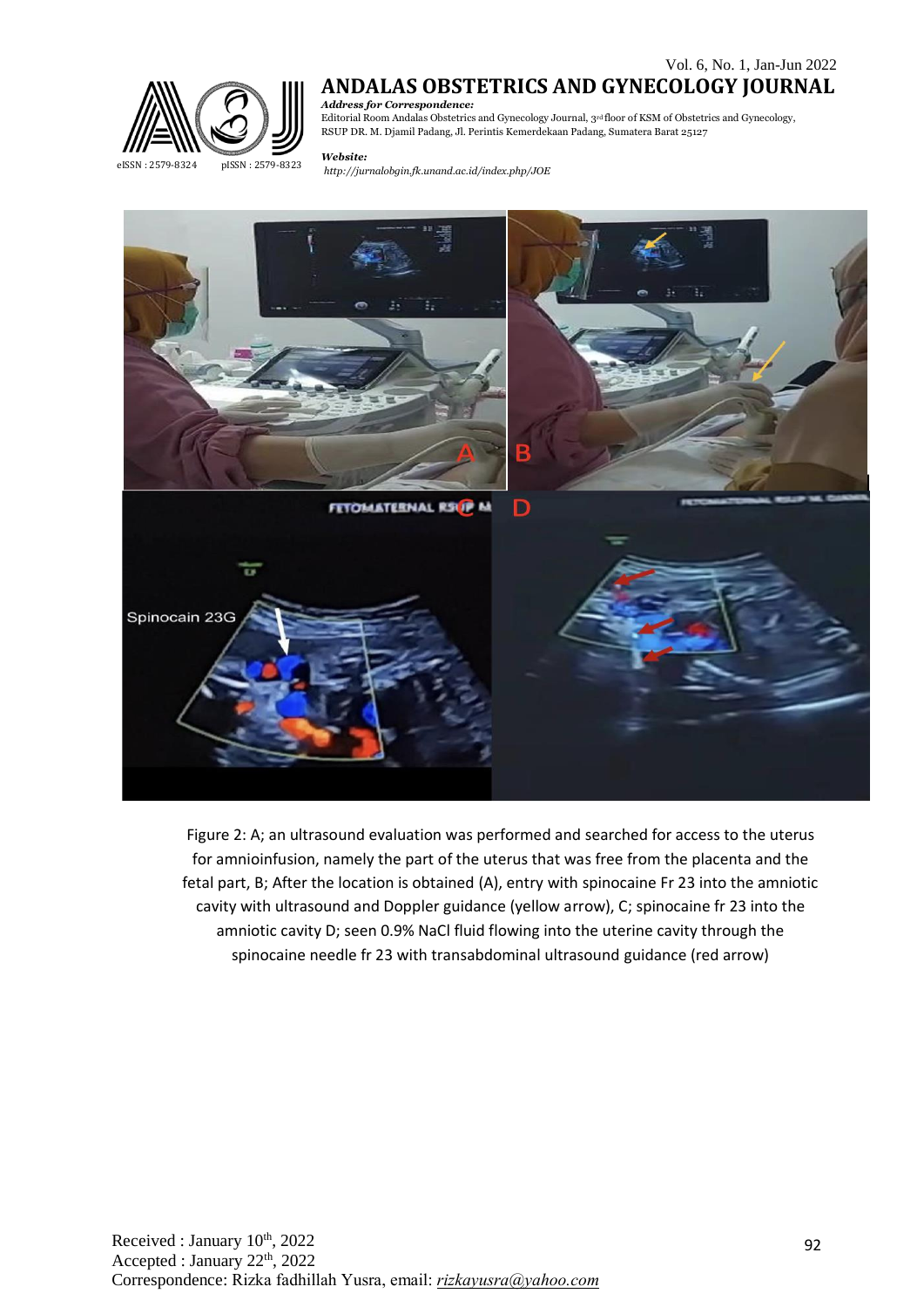

## **ANDALAS OBSTETRICS AND GYNECOLOGY JOURNAL**

*Address for Correspondence:* Editorial Room Andalas Obstetrics and Gynecology Journal, 3rd floor of KSM of Obstetrics and Gynecology, RSUP DR. M. Djamil Padang, Jl. Perintis Kemerdekaan Padang, Sumatera Barat 25127

#### *Website:*

*<http://jurnalobgin.fk.unand.ac.id/index.php/JOE>* eISSN : 2579-8324 pISSN : 2579-8323



Figure 3: A; anhydramnios (red arrow) pre-amnioinfusion, B; Amnioinfusion process; picture of fluid entering the amniotic cavity (yellow arrow), C; post amnioinfusion; SDP 2.99 cm (blue arrow), D; Ultrasound on the 3rd day after the 2nd amnioinfusion, again found anhydramnios, SDP is difficult to assess, but the fetal organs can be visualized well for biometric measurements.

The second amnioinfusion was carried out 3 days after the first amnioinfusion, by inserting 500 ml of 0.9% Nacl, 3 days after that an ultrasound was re-evaluated and the condition of anhydramnios with SDP was difficult to assess (Figure 3D). The patient is then planned for periodic monitoring and amnioinfusion until the fetus is viable for delivery

## **DISCUSSION**

Amniotic fluid is an important component for fetal growth and development during pregnancy. Early in embryogenesis, the amnion is an extension of the extracellular matrix and there is bidirectional diffusion between the fetus and the amniotic fluid. At 8 weeks of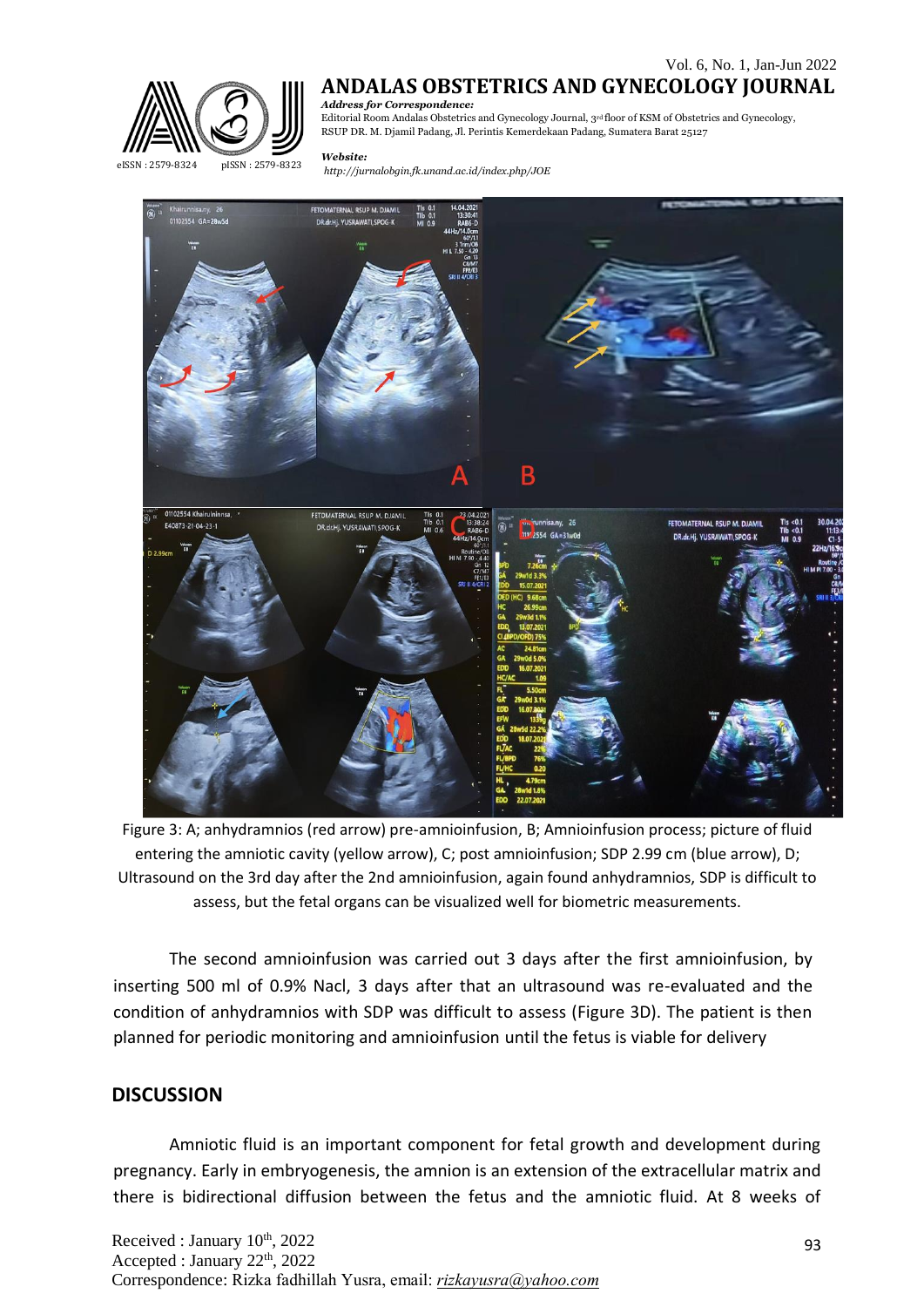## Vol. 6, No. 1, Jan-Jun 2022



**ANDALAS OBSTETRICS AND GYNECOLOGY JOURNAL** *Address for Correspondence:* Editorial Room Andalas Obstetrics and Gynecology Journal, 3rd floor of KSM of Obstetrics and Gynecology,

RSUP DR. M. Djamil Padang, Jl. Perintis Kemerdekaan Padang, Sumatera Barat 25127

*Website:*

*<http://jurnalobgin.fk.unand.ac.id/index.php/JOE>* eISSN : 2579-8324 pISSN : 2579-8323

gestation, the urethra is formed and the fetal kidneys begin to produce urine. Then the fetus begins to swallow. Excretion from the urine, respiratory system, digestive system, umbilical cord and placental surface are sources of amniotic fluid. Fetal urine production begins at between 8 and 11 weeks of gestation, but it does not become a major component of amniotic fluid until the second trimester, which explains why fetuses with severe renal impairment are asymptomatic until 18 weeks of gestation.<sup>7,15</sup>

Oligohydramnios is defined by an abnormal decrease in the amount of amniotic fluid.<sup>4</sup> The amount of amniotic fluid changes with gestational age and the accurate way of estimating the amount of amniotic fluid has changed in recent years. Oligohydramnios can be defined by; 1. The amount of amniotic fluid is less than 500 ml at 32-36 weeks of gestation; 2. Deepest vertical pocket (MVP) less than 2 cm in late 2nd trimester of pregnancy; 3. The amniotic fluid index (AFI) is less than 5 cm or less than the 5th percentile in the late 2nd trimester of pregnancy.4,8,16

Anhydramnios is a condition where there is no amniotic fluid due to excessive fluid loss or reduced urine production or urinary excretion.<sup>7</sup> Amniotic fluid is required to maintain lung fluid within the lungs to promote alveolar distention and growth and to maintain a transpulmonary gradient. The low amniotic fluid volume allows lung fluid to flow from the trachea and causes alveolar compression, affecting lung distention and growth by compressing the chest cavity and allowing fetal lung fluid to escape from the lungs.<sup>9</sup> Pulmonary fluid volume increases with lung weight and by the third trimester, epithelial secretions in the fetal lung produce about 25 mL/kg of lung fluid, which makes up about 90% of the lung weight. During fetal breathing movements, the fluid passes through the trachea and is swallowed or mixed with the amniotic fluid. During the non-respiratory period, the positive pressure of the amniotic fluid in the upper respiratory tract inhibits the outflow of lung fluid, keeping it in the trachea by the glottis. This creates the transpulmonary pressure gradient necessary to maintain alveolar distention above the functional residual capacity of the newborn and promote lung growth.<sup>2,10,17</sup>

On ultrasound, bilateral renal agenesis is suspected if no part of the kidney is found or only a small portion of tissue is found where the kidney should be. Examination is done at 18 weeks of gestation, usually will find a small amount of amniotic fluid, bladder that is not visible, or looks very small. This deficiency can cause malformations in the baby due to lack of space. The most common malformations are lungs that are too small and joints that are too stiff.<sup>5,18,19</sup>

The mechanism of anhydramnios can be related to bilateral renal agenesis, where the bladder and kidneys are not found after the second trimester of pregnancy, bilateral renal agenesis is one of the primary causes of Potter's syndrome. Potter syndrome and the Potter phenotype is a complex condition associated with congenital renal failure, one of which is bilateral renal agenesis and is associated with oligohydramnios  $4,7$ . Potter's syndrome is described as a characteristic condition of the newborn, in which there is very little or no amniotic fluid.<sup>11</sup> Oligohydramnios causes the baby to have no cushion against the uterine wall. Pressure from the uterine wall causes a characteristic facial appearance (Potter's face). In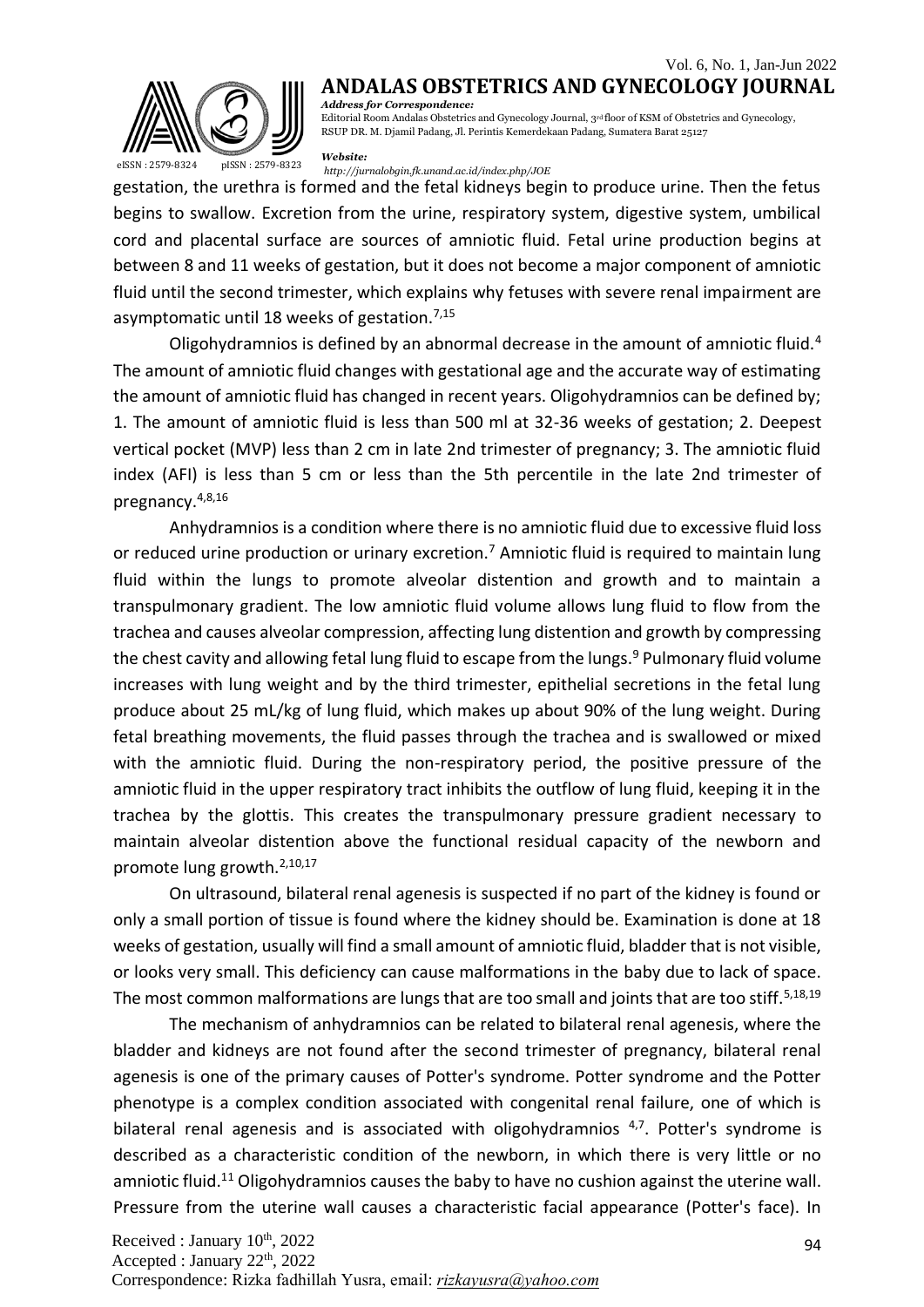

**ANDALAS OBSTETRICS AND GYNECOLOGY JOURNAL** *Address for Correspondence:* Editorial Room Andalas Obstetrics and Gynecology Journal, 3rd floor of KSM of Obstetrics and Gynecology, RSUP DR. M. Djamil Padang, Jl. Perintis Kemerdekaan Padang, Sumatera Barat 25127

*Website:*

*<http://jurnalobgin.fk.unand.ac.id/index.php/JOE>* eISSN : 2579-8324 pISSN : 2579-8323

addition, because the space in the uterus is narrow, the limbs become abnormal or contracture and are fixed in an abnormal position. 8,9,18,20

In this patient no risk factors were found from the mother, so it was suspected that the cause of oligohydramnios in this patient came from fetal factors. Where the results of ultrasound of the fetal kidneys are difficult to assess, it is suspected that renal agenesis or congenital abnormalities in the urogenital are suspected. Pathophysiologically oligohydramnios occurs because of a condition that causes excessive amniotic fluid expenditure or reduced fetal urine production. In this case, the patient had no history of ruptured membranes or vaginal discharge, so the suspicion of reduced urine production due to fetal congenital abnormalities was increasing.

Amnioinfusion is a prenatal action by inserting fluid into the amniotic cavity, either transabdominally or transvaginally.<sup>6</sup> Amnioinfusion is an attempt to restore physiological conditions of the intrauterine environment for the fetus. Amnioinfusion reduces uterine pressure resulting from anhydramnios and maintains alveolar distention to promote fetal lung growth. Amnioinfusion also aims to prevent pulmonary hypoplasia and promote fetal survival. Considering pulmonary hypoplasia is a very lethal condition for the fetus, currently no treatment has been found for pulmonary hypoplasia after the baby is born, so intrauterine surgery is the only way that is expected to overcome this pulmonary hypoplasia.<sup>2,12</sup>

Amnioinfusion is both diagnostic and therapeutic. Amnioinfusion can be performed antepartum or intrapartum. Diagnostic amnioinfusion is performed antepartum with the aim of improving sonographic assessment in the interest of prenatal diagnosis.<sup>6,18</sup> In this patient amnioinfusion was performed to improve the diagnostics, whereas there were no renal and bladder features after amnioinfusion which confirmed the diagnosis of bilateral renal agenesis: Potter's syndrome in this patient. The therapeutic goal of amnioinfusion in this patient is to minimize contractures in the fetus, provide space for the fetus to move and minimize the incidence of pulmonary hypoplasia that may be experienced by the fetus. After the first amnioinfusion, the SDP increased to 2.99 ml, but when ultrasound was re-evaluated 3 days later, anhydramnios was found again, this proves that the physiology of amniotic flow continues but insufficient production of amniotic fluid results in persistent anhydramnios if not performed. intervention. Amnioinfusion is done periodically to improve the prognosis of live birth of the fetus.

### **CONCLUSION**

Anhydramnios in this case was caused by bilateral renal agenesis; Potter's syndrome. Amnioinfusion aims to assist in diagnosis and as a therapy to prevent contractures and pulmonary hypoplasia in the fetus and increase life expectancy when the fetus is born.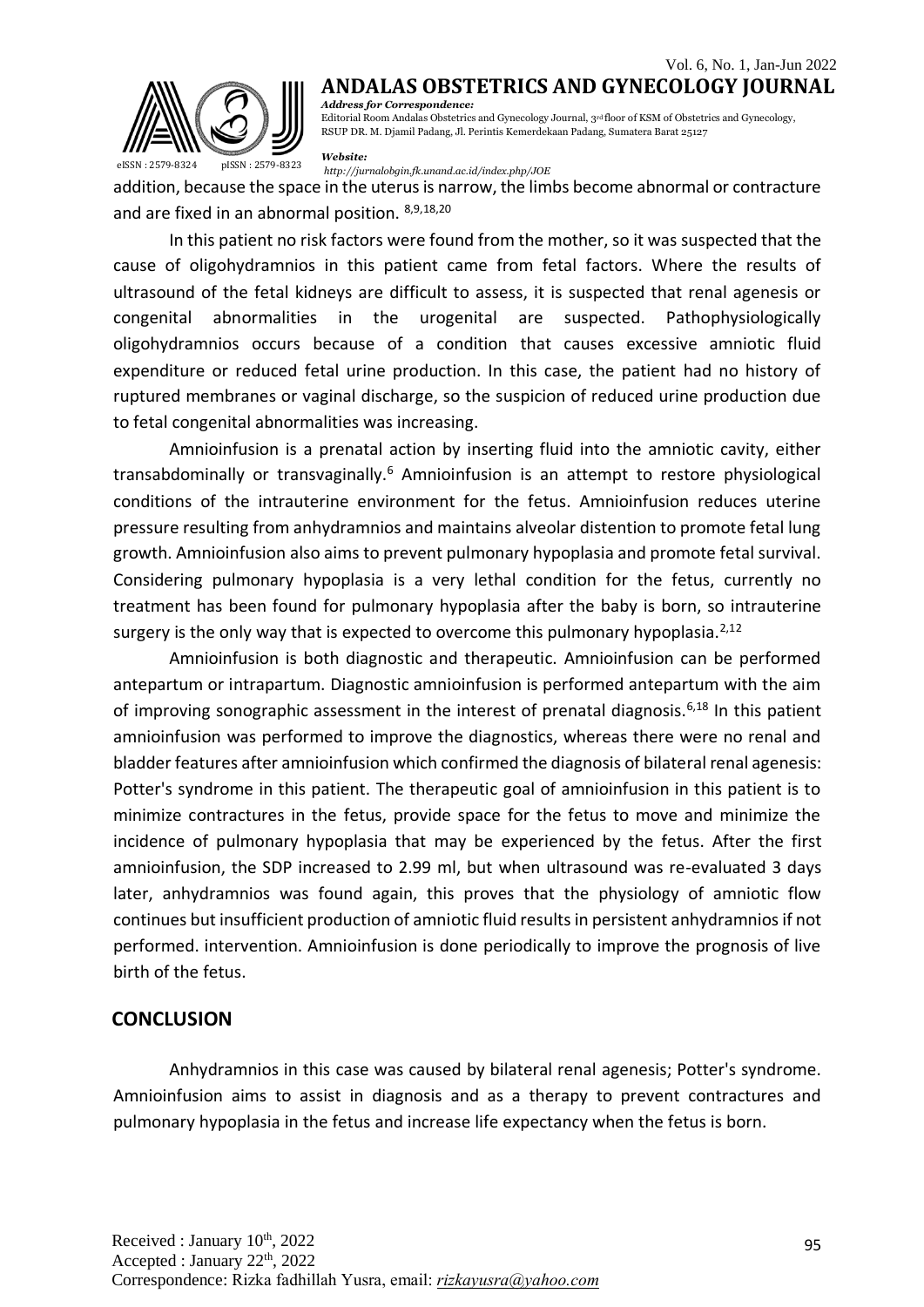

*Address for Correspondence:* Editorial Room Andalas Obstetrics and Gynecology Journal, 3rd floor of KSM of Obstetrics and Gynecology, RSUP DR. M. Djamil Padang, Jl. Perintis Kemerdekaan Padang, Sumatera Barat 25127

*Website:*

## **REFERENCES**

- 1. Abuhamad A. Ultrasound Obstetric and Gynecology , Chapter 9 : Amniotic Fluid Assessment.: Davies Publishing, Incorporated; 2014. 178-84
- 2. Elizabeth., Angie. OH, Rodrigo. JJLM, Ruanoe, Meredith., Ahmet. A, et al. Amnioinfusions to Treat Early Onset Anhydramnios Caused by Renal Anomalies: Background and Rationale for the Renal Anhydramnios Fetal Therapy Trial. Fetal Diagn Ther 2019;45:365–72.
- 3. Chauhan N, Namdeo P, JN. Evidence Based Management of Oligohydramnios. . Modi Open Access Journal of Gynecology Medwin Publishers 2018;Vol.3(3).
- 4. Cunningham. Williams obstetrics, 25 th, Chapter 11: Disorders of Amniotic fluid.: McGraw-Hill Education; 2018.
- 5. Fred E, Laulom B, Cassart M, Eurin D, Nassez A, Hall M. Ultrasonography In Obstetrics and Gynecology; Callen. . United States of America Elsevier:; 2008.
- 6. Vikraman SK, Chandra V, Balakrishnan B, Batra M, Sethumadhavan S, Patil SN, et al. Impact of antepartum diagnostic amnioinfusion on targeted ultrasound imaging of pregnancies presenting with severe oligo-and anhydramnios: An analysis of 61 cases. European Journal of Obstetrics & Gynecology and Reproductive Biology. 2017;212:96-100.
- 7. Ross MG, Beall MH. Physiology of amniotic fluid volume regulation. UpToDate, Wolters Kluwer. 2017;Mey.
- 8. Marva Moxey-Mims MD, F.A.S.N.1 and Tonse N. K. Raju, M.D., D.C.H. Anhydramnios in the Setting of Renal Malformations: The National Institutes of Health Workshop Summary. Obstet Gynecol. 2018;131 (6):1069–79.
- 9. Bhandari J, Thada PK, Sergent SR. Potter Syndrome. StatPearls 2020.
- 10. Tisekar, Owais R, Kumar A. Hypoplastic Lung Disease. StatPearls 2020.
- 11. Yusrawati, Andi Friadi. Diagnosis Prenatal Hidronefrose dengan Ultrasonografi (laporan kasus). INAJOG, 2007;31 (1): 42-8
- 12. Cunningham GF. 2018. Disorders of Amniotic fluid. Williams obstetrics, 25<sup>th</sup> ed., Chapter 11, Hal: 236-238.
- 13. Micheal GR, Marie HB. 2017. Physiology of Amniotic Fluid Volume Regulation. UptoDate. Wolters Kluwer.
- 14. Moise KJ Jr; Toward consistent terminology: assessment and reporting of amniotic fluid volume. Semin Perinatol. 2013 Oct;37(5):370-4. doi: 10.1053/ j.semperi. 2013.06.016.